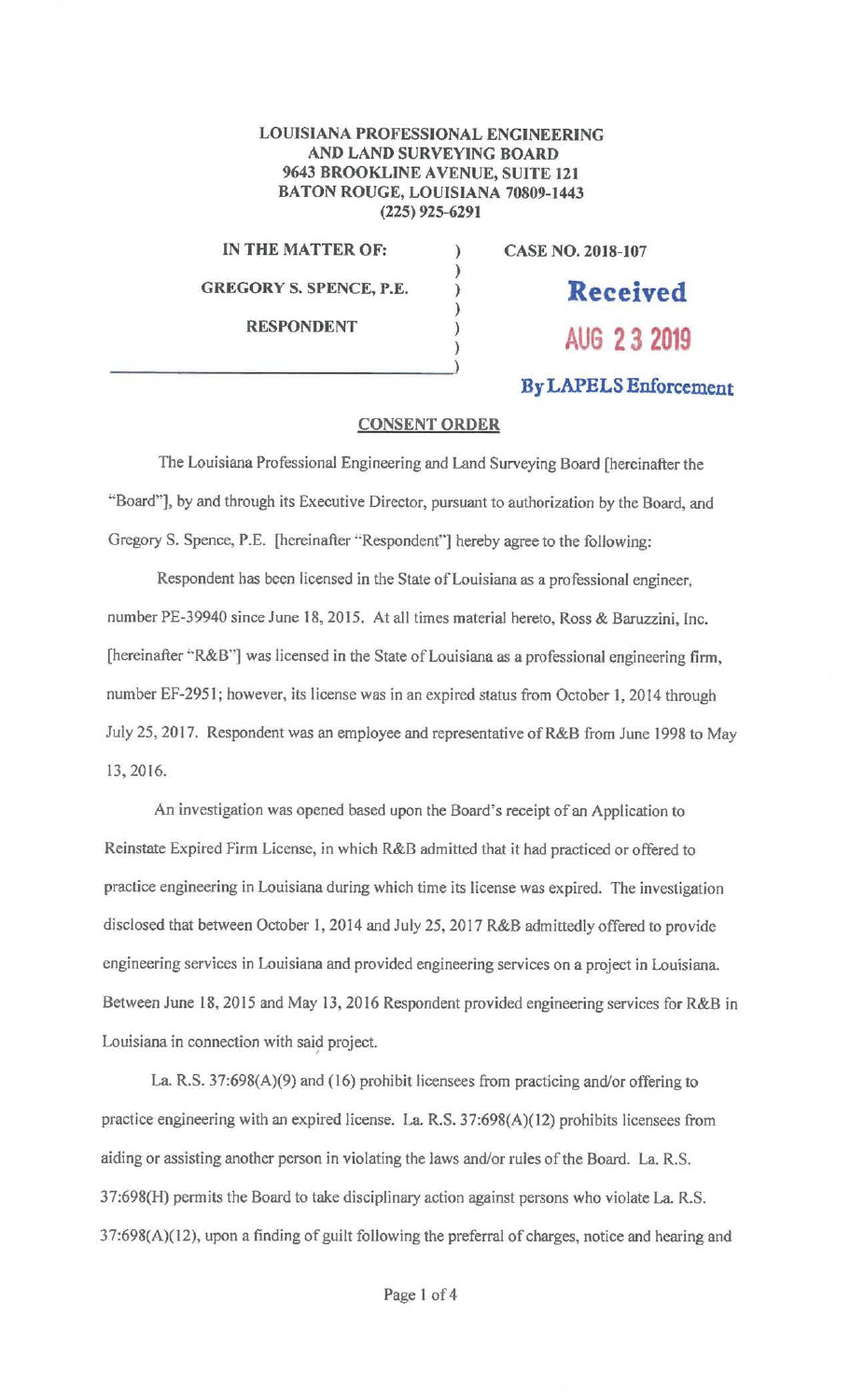a majority vote of its entire membership authorized to participate in the proceeding. La. R.S.  $37:698(A)(9)$ ,  $(12)$  and  $(16)$  and La. R.S.  $37:698(H)$  were in effect at all times material hereto.

It is undisputed that **(a)** Respondent has been licensed in Louisiana as a professional engineer since June 18, 2015, **(b)** at all times material hereto R&B was licensed in Louisiana as a professional engineering firm, however its license was in an expired status from October 1, 2014 through July 25, 2017, (c) Respondent was an employee and representative of R&B from June 1998 to May 13, 2016, **(d)** between October I, 2014 and July 25, 2017 R&B admittedly practiced and offered to practice engineering in Louisiana, **(e)** between June 18, 2015 and May 13, 2016, Respondent provided engineering services for R&B in Louisiana and **(t)** Respondent aided or assisted R&B in violating the laws and/or rules of the Board.

By letter dated August 14, 2019, the Board gave notice to Respondent that it was considering the preferral of charges against Respondent on the grounds that Respondent may have violated La. R.S. 37:698(A)(12), relative to aiding or assisting another person in violating the laws and/or rules of the Board.

Wishing to dispense with the need for further disciplinary action and to conclude the instant proceeding without further delay and expense, for the purpose of this proceeding only, Respondent and the Board do hereby enter into this Consent Order, in which Respondent of his own free will consents to the issuance of a Consent Order by the Board, wherein Respondent agrees to **(a)** pay a fine of Five Hundred and No/100 (\$500.00) Dollars. **(b)** pay administrative costs of One Thousand Four Hundred Twenty-Four and 50/100 (\$1,424.50) Dollars, (c) successfully complete the Board's online Louisiana Laws and Rules Quiz, **(d)** successfully complete the Board's online Louisiana Professionalism and Ethics Quiz, and (e) the publication of this Consent Order on the Board's website and a summary of this matter in the Board's official journal, the *Louisiana Engineer and Surveyor Journal,* and the reporting of this matter to the National Council of Examiners for Engineering and Surveying (NCEES), identifying Respondent by name.

Respondent admits that his conduct as set forth above constitutes violations of the above referenced laws and/or rules as stated herein. Respondent acknowledges awareness of said laws and/or rules and states that he will comply with all applicable laws and rules henceforth. Respondent has been advised of his right to an informal conference, to be represented by counsel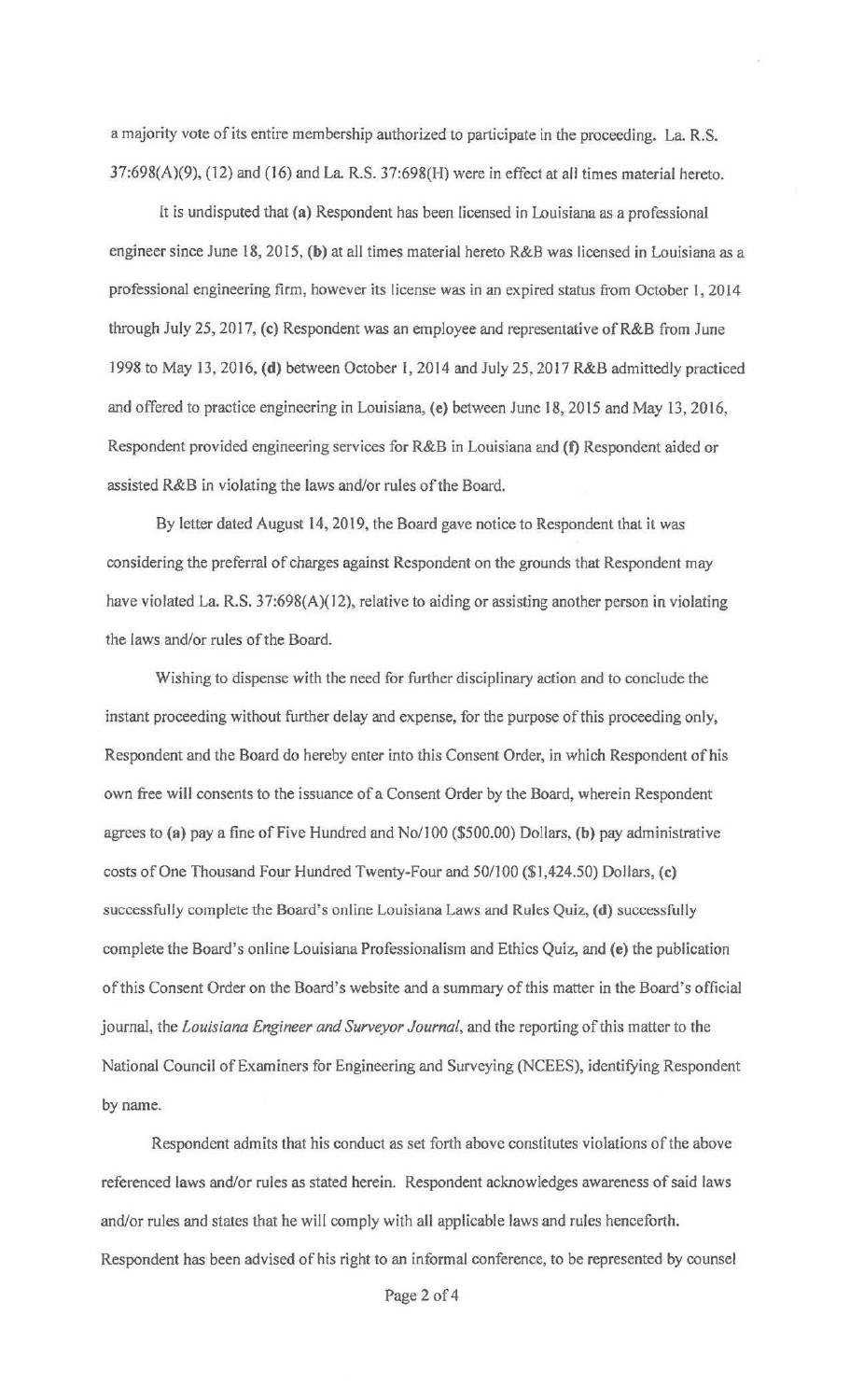before the Board and/or to appear at any hearing personally or by counsel and present witnesses and evidence in his own behalf, he hereby waives this right and his right to appeal, and he states affirmatively that he has been afforded all administrative remedies due him under the law. Respondent further acknowledges awareness of the fact that the signed original of this Consent Order will remain in the custody of the Board as a public record and will be made available for public inspection and copying upon request.

Therefore, in consideration of the foregoing and by signing this Consent Order, Respondent does hereby waive his right to an informal conference, to a hearing before the Board, to the presenting of evidence and witnesses on his behalf, to Findings of Fact and Conclusions of Law in this case, and to judicial review of this Consent Order.

Respondent hereby represents that **(a)** he fully understands the meaning and intent of this Consent Order, including but not limited to its final and binding effect, **(b)** he has voluntarily entered into this Consent Order and that no other promise or agreement of any kind has been made to or with it by any person whatsoever to cause the execution of this instrument and **(c)** the sanctions set forth in this Consent Order do not prevent the Board from taking further disciplinary or enforcement action against Respondent on matters not specifically addressed in this Consent Order.

WHEREFORE, the Louisiana Professional Engineering and Land Surveying Board and Respondent agree that:

1. Respondent shall pay a fine of Five Hundred and No/100 (\$500.00) Dollars, which shall be tendered to the Doard by certified check payable to the Board, due upon the signing of this Consent Order; and

2. Respondent shall pay administrative costs of One Thousand Four Hundred Twenty-Four and 50/100 (\$1,424.50) Dollars, which shall be tendered to the Board by certified check payable to the Board, due upon the signing of this Consent Order; and

3. Respondent shall successfully complete the Board's online Louisiana Laws and Rules Quiz with a score of 90% or higher and return it to the Board within sixty (60) days of the effective date of this Consent Order; and